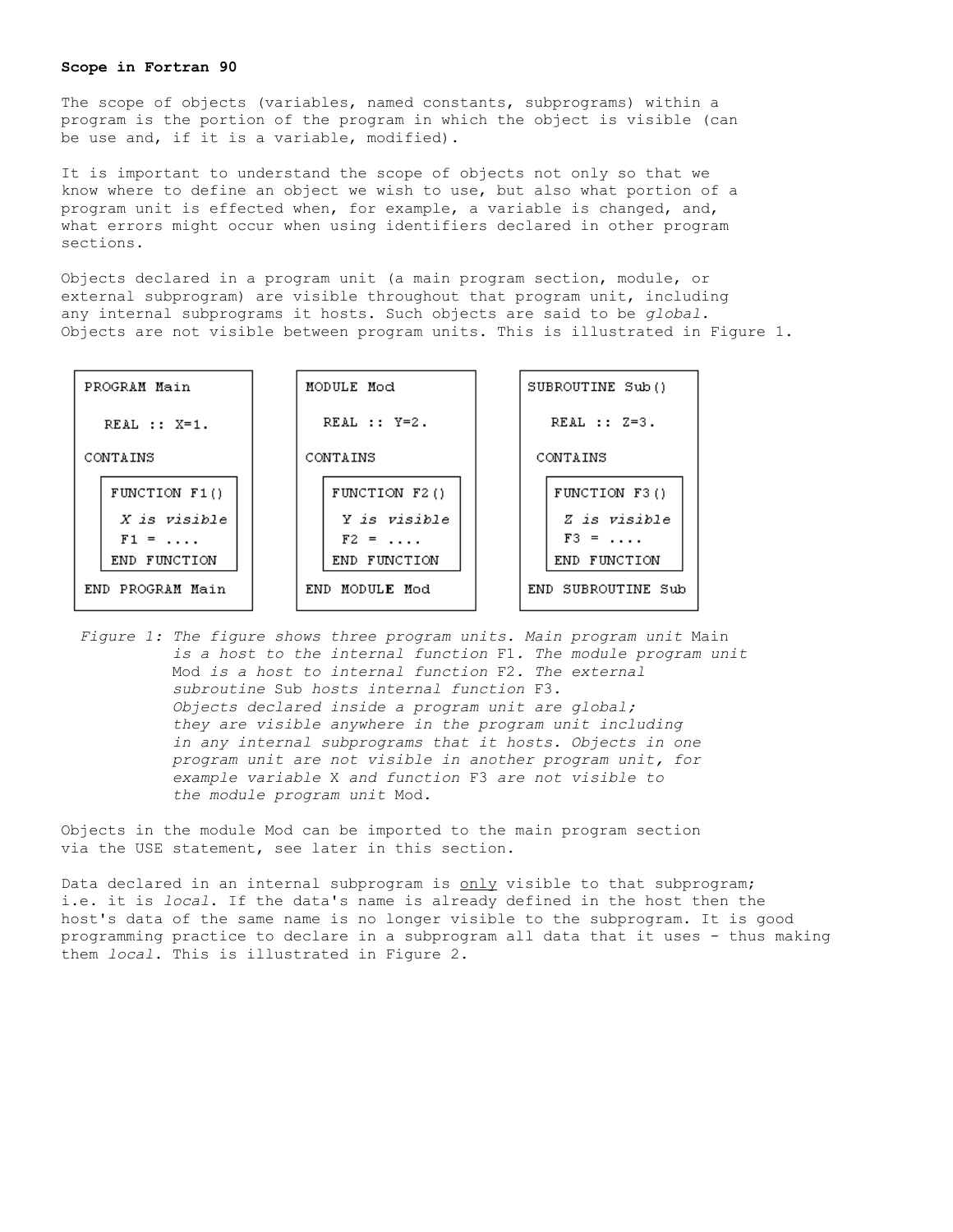| PROGRAM Main                       |  |  |
|------------------------------------|--|--|
| REAL :: X=1., Y=2.                 |  |  |
| X is global                        |  |  |
| Y is qlobal                        |  |  |
| CONTAINS                           |  |  |
| FUNCTION F1()<br>REAL :: Y=3.,Z=4. |  |  |
| X is visible                       |  |  |
| Y is now local                     |  |  |
| <i>Z is local</i>                  |  |  |
| $F1 =$                             |  |  |
| END FUNCTION                       |  |  |
| END PROGRAM Main                   |  |  |

 *Figure 2: The figure shows a main program unit that hosts an internal function* F1*. Variables* X *and* Y*, declared in the host, are global and so variable* X *is visible in the function. However, the function also declares* Y *and so* Y *becomes local and so its global value is no longer visible in the function.*

If all data is *local* in the subprogram then data must be communicated via arguments. Arguments are passed into functions, and, in and out of subroutines. Whether an argument is intended to only pass in or only passing out of the subprogram can be stated with the INTENT attribute. This is illustrated in Figure 3.



Figure 3: Data communicated in the form of arguments are given an INTENT  *attribute. In the function reference* Y = Fun(X)*, actual argument* X  *is passed to the formal argument* A *which is given the* INTENT(IN)  *attribute; it therefore cannot be changed by the function. In the subroutine call* CALL Sub(X, Y)*, formal argument* A*,* INTENT(IN)*, takes the value from actual argument* X *and cannot be modified in the subroutine, whereas, actual argument* Y *takes the result of the assignment of formal argument* B*,* INTENT(OUT)*.*

The INTENT attribute is optional, but when used it helps prevent unintentional use of arguments. One must, however, still be careful when writing names of identifiers inside a subprogram; if an identifier is misspelled but it is still valid because it is global, then the program will run *without* a compile- or run-time error.

In the case of a program unit that imports objects from a *module* via the USE statement, the scope of objects in the module then extends to that program unit. This is only a one way process, i.e objects in the program unit with the USE statement are not extended to the module it imports. This is illustrated in Figure 4.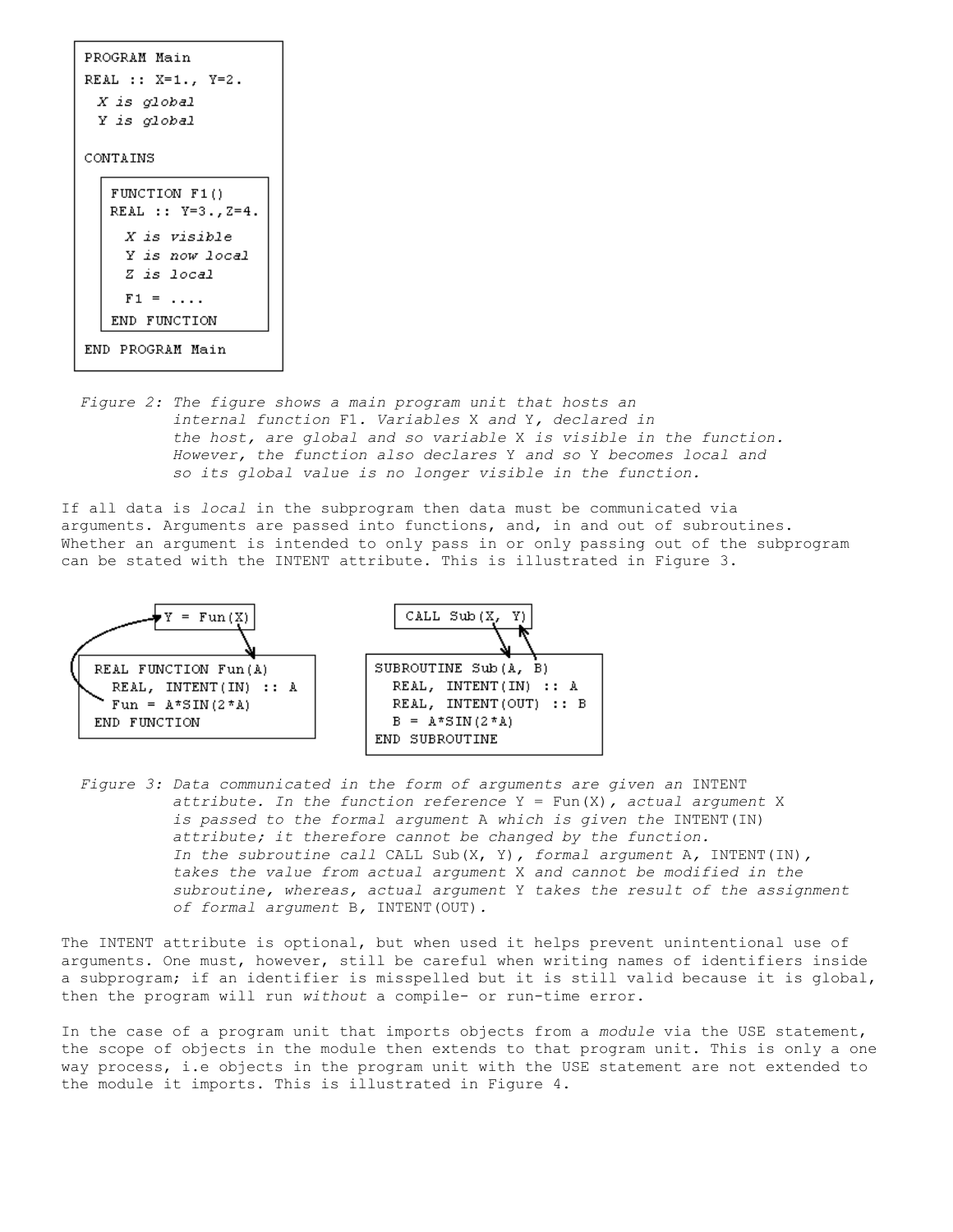

*Figure 4: The main program unit imports objects from the module* Mod  *via the* USE *statement.* Y *and* F2 *become global objects in the main program unit.*

The programmer needs to understand scoping well enough to avoid problems that may occur due to scoping issues. For example a global variable may be modified in a subprogram - the side effect being that the modification is also seen in the whole program unit; if this is not the intent then there will probably be an undesirable effect on the program. If the variable is local to the subprogram then a modification to it in the subprogram is not visible to the rest of the program unit (and in other program units); if the intention is for the modification to be visible elsewhere then again there is a problem.

## Tips:

 Understanding comes with experience; experiment with subprograms and modules defining data in various sections and examine their scope.

For example:

| PROGRAM Main                | PROGRAM Main                      |
|-----------------------------|-----------------------------------|
| REAL :: $X=100$ ., $Y=30$ . | REAL :: $X=100$ ., $Y=30$ .       |
| PRINT $\star$ , F1(), X, Y  | PRINT $\star$ , F1(), X, Y        |
| CONTAINS                    | CONTAINS                          |
| FUNCTION F1()               | FUNCTION F1()                     |
| $Y = 55.$                   | REAL :: $Y = 55$ .                |
| $F1 = X*Y$                  | $F1 = X*Y$                        |
| END FUNCTION                | END FUNCTION                      |
| END PROGRAM Main            | END PROGRAM Main                  |
| gives: 5500.0 100.0 55.0    | qives: 5500.0 100.0 30.0          |
| i.e. X and Y are global     | i.e. X is global, but Y is local. |

 Modules are a good (organised) way to share global data between program units. They are also a safer way to provide subprograms as global variables in a main program unit are not visible in the module that hosts the subprograms.

 Always use IMPLICIT NONE, and in subprograms declare all variables it uses thus making them local. State your intent when using arguments, i.e declare them and give them an INTENT attribute.

 Large projects can be written in a highly modular form using modules. Unlike internal subprograms, a module subprogram can its self contain a subprogram. This is illustrated in Figure 5 below; function Cube is local to the host function Sphere and so is not